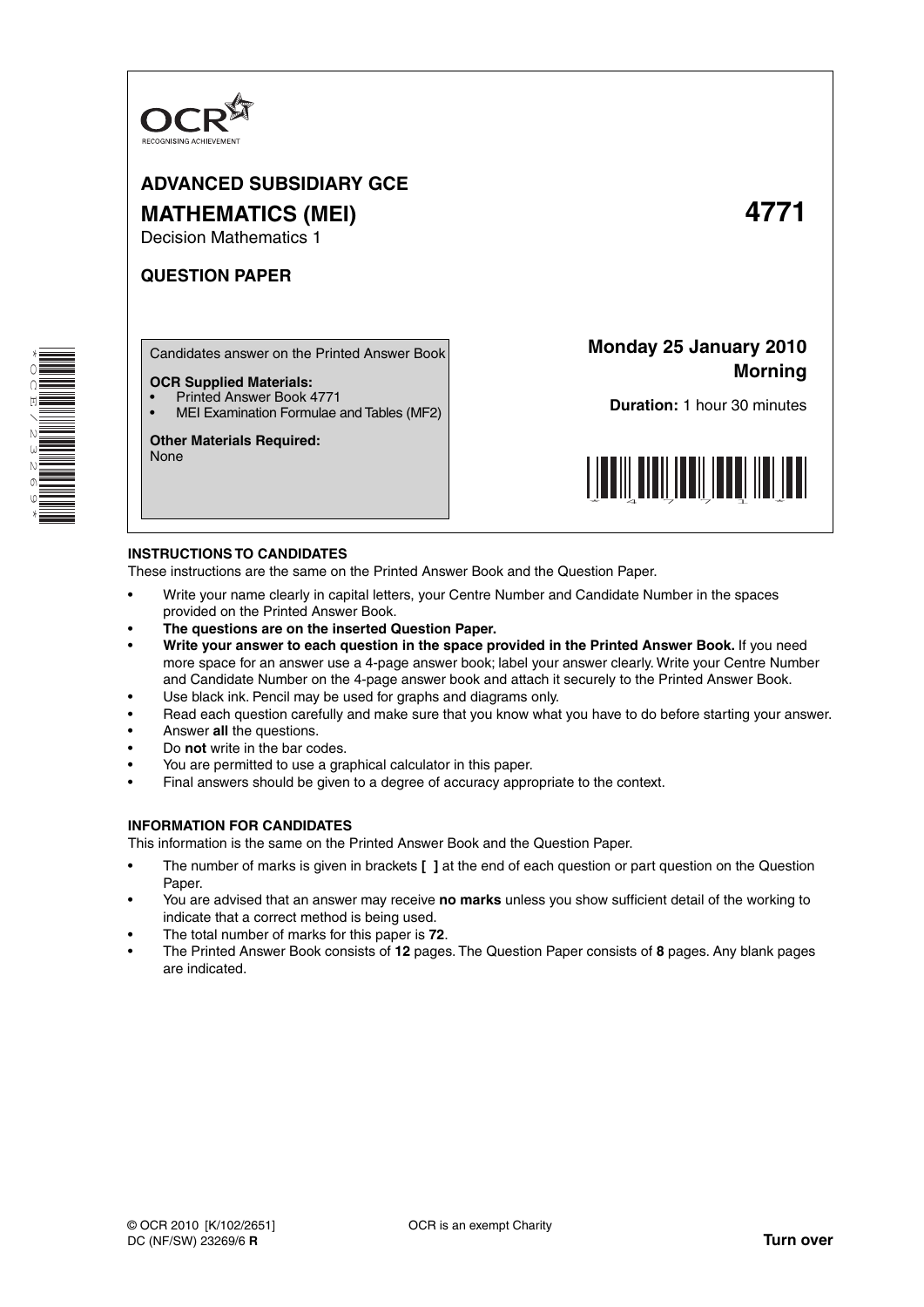Activity | Duration (mins) | Immediate predecessors

**2**

**Answer all questions on the Printed Answer Book provided.**

- 
- © OCR 2010 4771 Jan10

#### **1** The table shows the activities involved in a project, their durations and their precedences.

| B                           |   |               |
|-----------------------------|---|---------------|
| $\mathcal{C}_{\mathcal{C}}$ | ◠ | Α             |
| D                           |   | A, B          |
| E                           |   | $\mathcal{C}$ |
|                             |   |               |

- **(i)** Draw an activity on arc network for these activities. **[3]**
- **(ii)** Mark on your diagram the early time and the late time for each event. Give the critical activities.

**[5]**

- **2** The vertices of a graph are to be coloured using the following rules:
	- all vertices are to be coloured
	- no two vertices joined by an edge are to have the same colour.

The following graph has been coloured with four colours.

Red

Red

Blue<sup>1</sup>



- choose two colours
- draw the subgraph consisting of the vertices coloured with these two colours, together with the edges that connect them

Red

Green Blue

Yellow

Red

Blue

- in any connected part of this subgraph consisting of two or more vertices, the two colours can be swapped.
- **(i)** Use Kempe's rule, choosing the colours blue and red.

Show that the graph can then be coloured with two colours. **[7]** 

 **(ii)** Why does Kempe's rule not constitute an algorithm for colouring graphs? **[1]**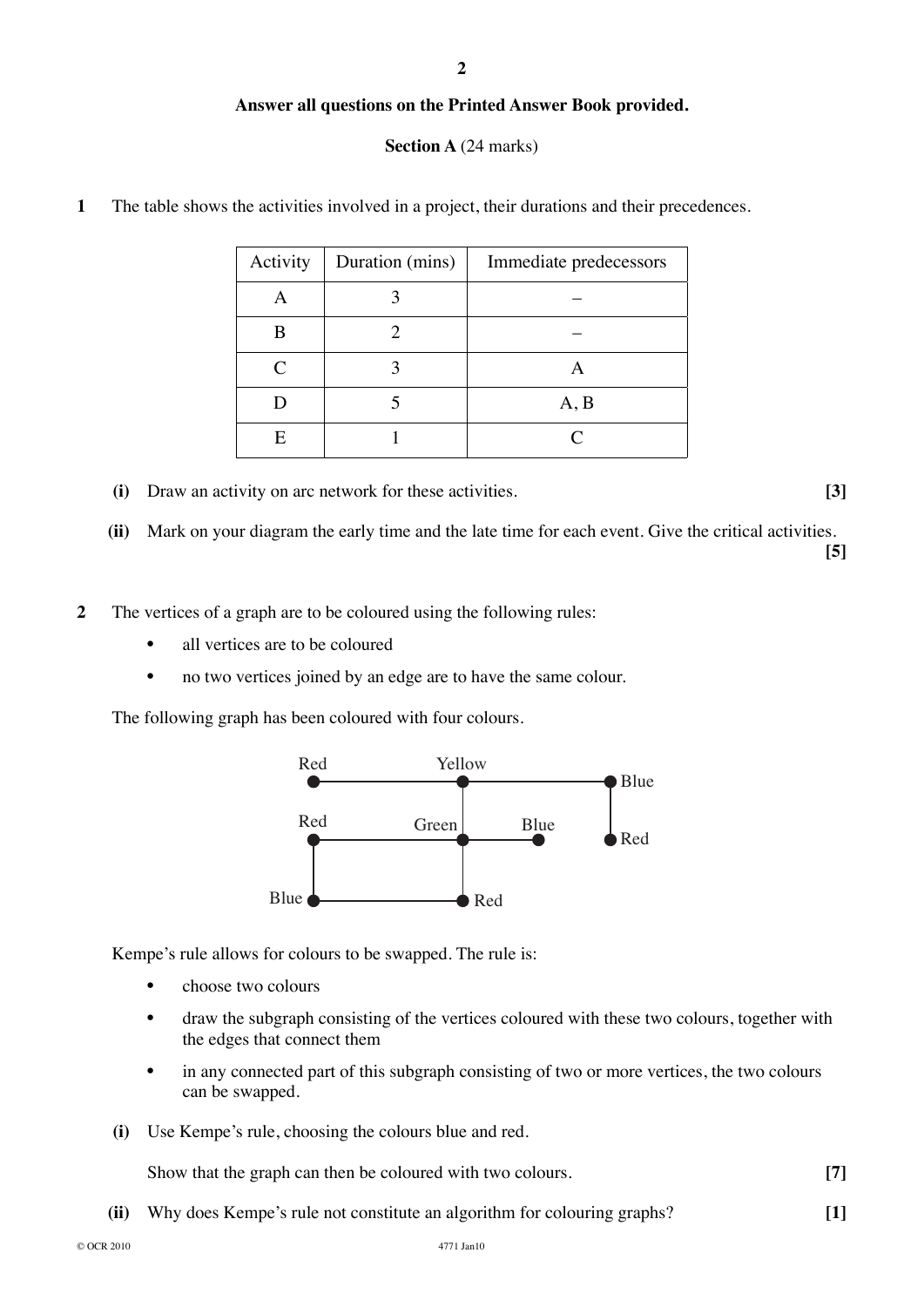**3** Consider the following graph in which the arcs are straight lines.



- **(i)** Explain how you know that the graph is simple. **[2]**
- **(ii)** Explain how you know that the graph is not connected. **[2]**
- **(iii)** On the copy of the graph in your answer book, add as many arcs as you can whilst keeping it both simple and not connected. Give the number of arcs which you have added. **[3]**
- **(iv)** Imagine that a new graph is produced in which two vertices are connected if there is no connection between them, direct or indirect, on the original graph. How many arcs would this new graph have? **[1]**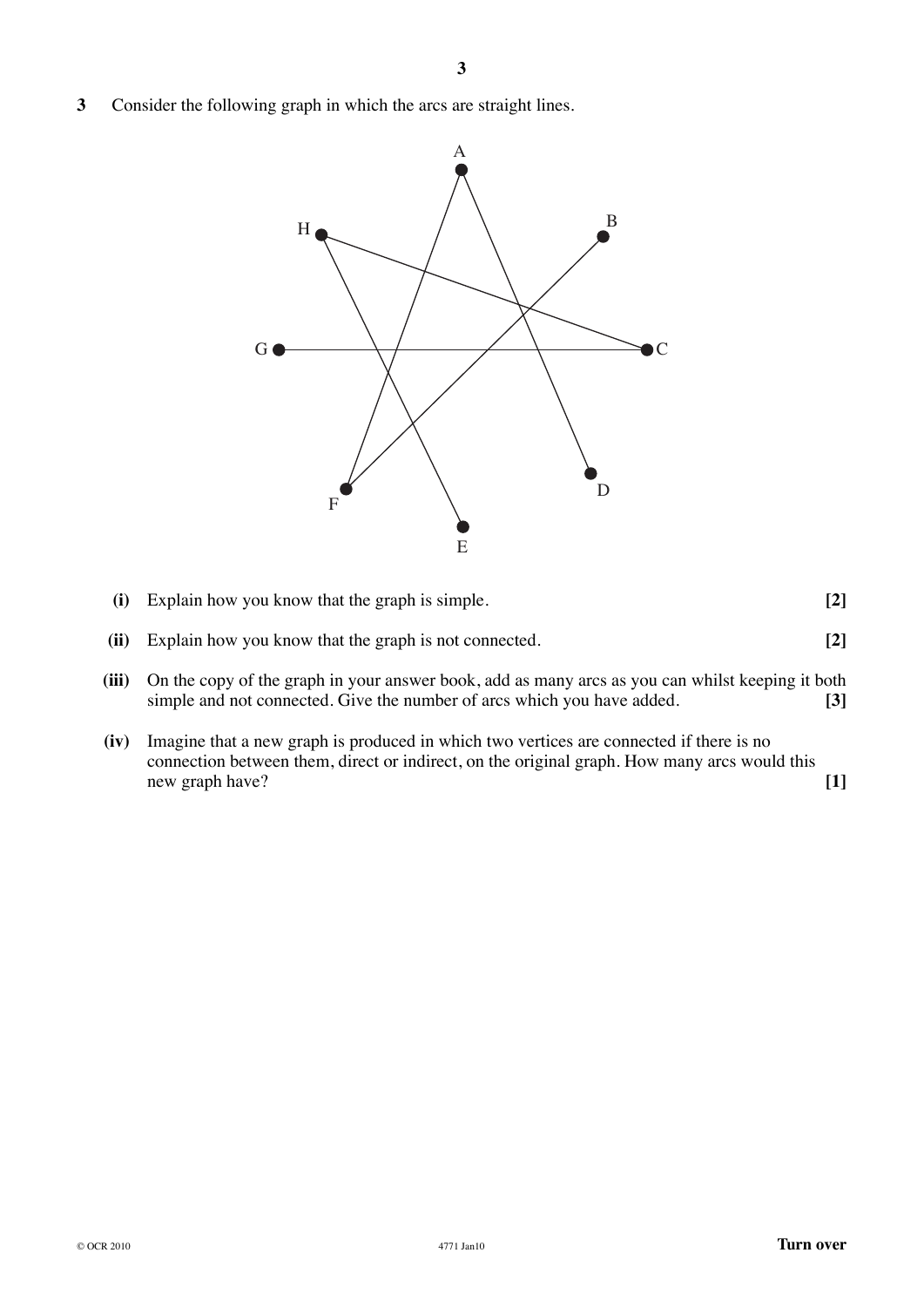### **Section B** (48 marks)

- **4** An air charter company has the following rules for selling seats on a flight.
	- 1. The total number of seats sold must not exceed 120.
	- 2. There must be at least 100 seats sold, or the flight will be cancelled.
	- 3. For every child seat sold there must be a seat sold for a supervising adult.
	- **(i)** Define two variables so that the three constraints can be formulated in terms of your variables. Formulate the three constraints in terms of your variables. **[5]**
	- **(ii)** Graph your three inequalities from part **(i)**. **[4]**

The price for a child seat is £50 and the price for an adult seat is £100.

- **(iii)** Find the maximum income available from the flight, and mark and label the corresponding point on your graph. **[1]**
- **(iv)** Find the minimum income available from a full plane, and mark and label the corresponding point on your graph. **[2]**
- **(v)** Find the minimum income available from the flight, and mark and label the corresponding point on your graph. **[2]**
- **(vi)** At £100 for an adult seat and £50 for a child seat the company would prefer to sell 100 adult seats and no child seats rather than have a full plane with 60 adults and 60 children. What would be the minimum price for a child's seat for that not to be the case, given that the adult seat price remains at £100? **[2]**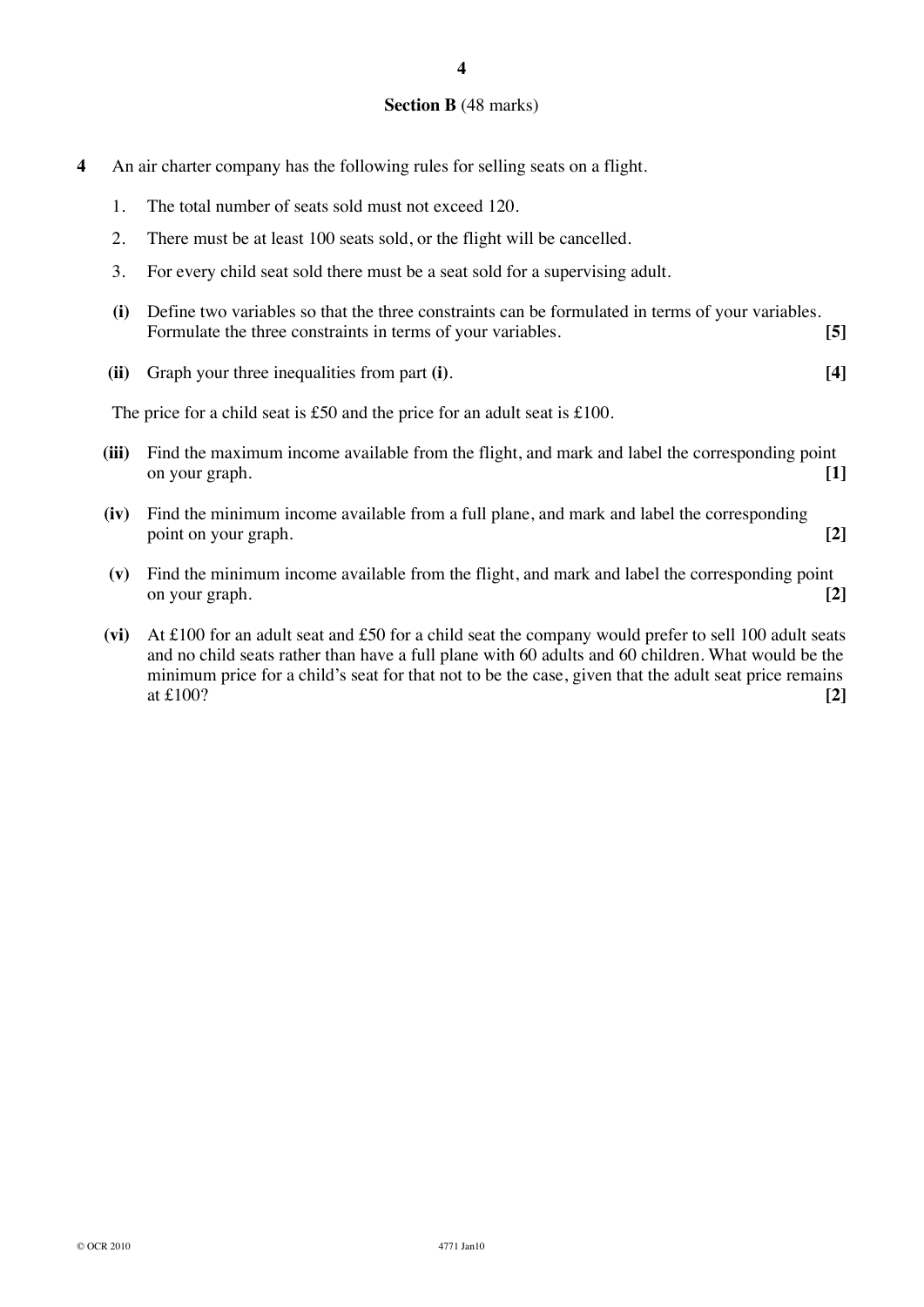|               | A  | B  | $\mathcal{C}$ | D  | E  | $\mathbf F$ |
|---------------|----|----|---------------|----|----|-------------|
| A             |    | 22 |               | 12 | 10 |             |
| $\, {\bf B}$  | 22 |    |               |    |    | 13          |
| $\mathcal{C}$ |    |    |               | 6  | 5  | 11          |
| D             | 12 |    | 6             |    |    |             |
| E             | 10 |    | 5             |    |    | 26          |
| ${\bf F}$     |    | 13 | 11            |    | 26 |             |

**5** The matrix shows the distances in miles between towns where direct routes exist.

 **(i)** Draw the network. **[3]**

- **(ii)** Use Dijkstra's algorithm to find the shortest route from A to F. Give the route and its length. **[6]**
- **(iii)** Use Kruskal's algorithm to find a minimum connector for the network, showing your working. Draw your connector and give its total length. **[5]** [5]
- **(iv)** How much shorter would AD have to be if it were to be included in
	- (*A*) a shortest route from A to F,
	- (*B*) a minimum connector? **[2]**

### **[Question 6 is printed overleaf]**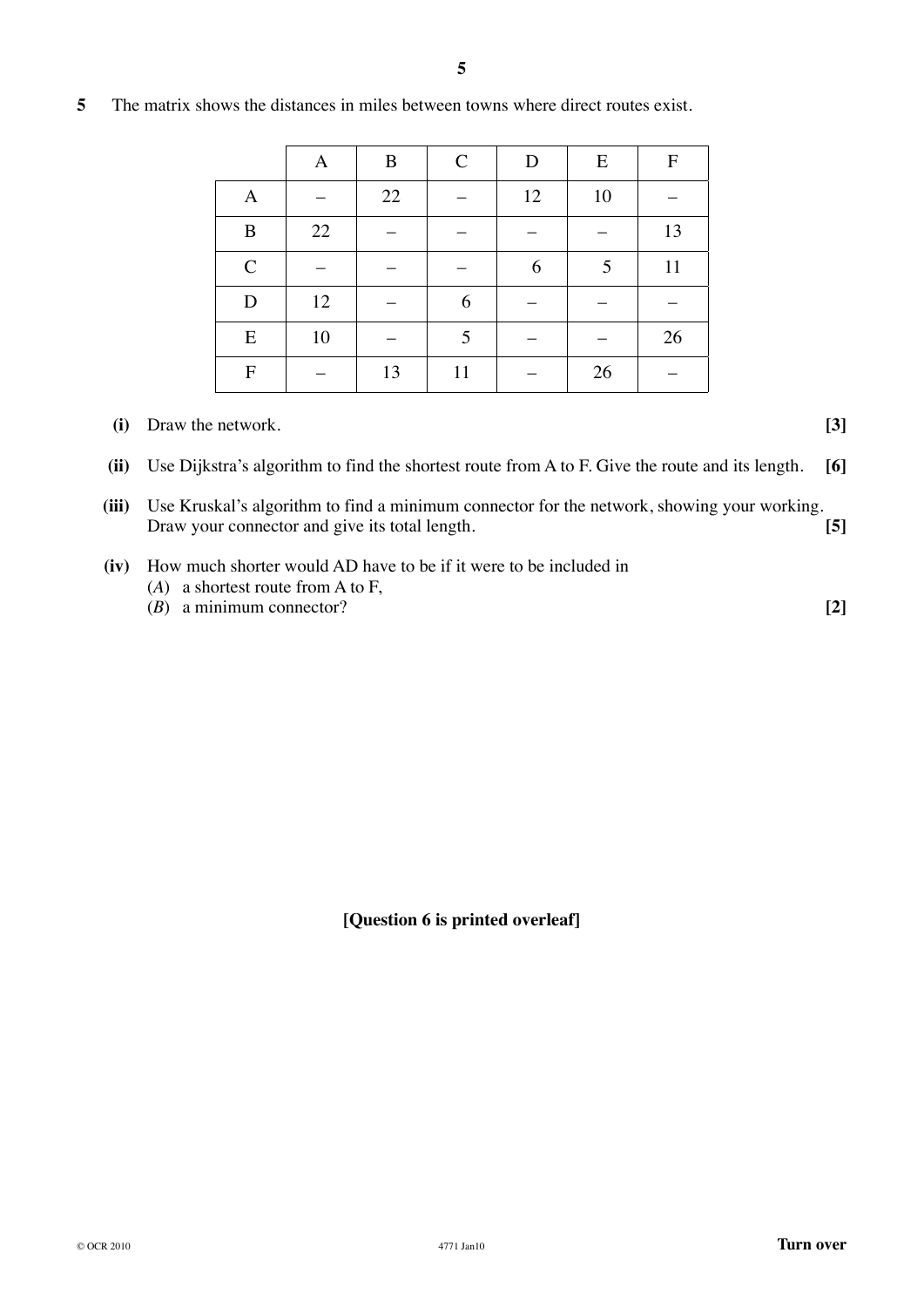- 6 An apple tree has 6 apples left on it. Each day each remaining apple has a probability of  $\frac{1}{3}$  of falling off the tree during the day.
	- **(i)** Give a rule for using one-digit random numbers to simulate whether or not a particular apple falls off the tree during a given day. **[3]**
	- **(ii)** Use the random digits given in your answer book to simulate how many apples fall off the tree during day 1. Give the total number of apples that fall during day 1. **[4]**
	- **(iii)** Continue your simulation from the end of day 1, which you simulated in part **(ii)**, for successive days until there are no apples left on the tree. Use the same list of random digits, continuing from where you left off in part **(ii)**.

**During which day does the last apple fall from the tree?** [4]

Now suppose that at the start of each day the gardener picks one apple from the tree and eats it.

- **(iv)** Repeat your simulation with the gardener picking the lowest numbered apple remaining on the tree at the start of each day. Give the day during which the last apple falls or is picked. Use the same string of random digits, a copy of which is provided for your use in this part of the question. **[4]**
- **(v)** How could your results be made more reliable? **[1]**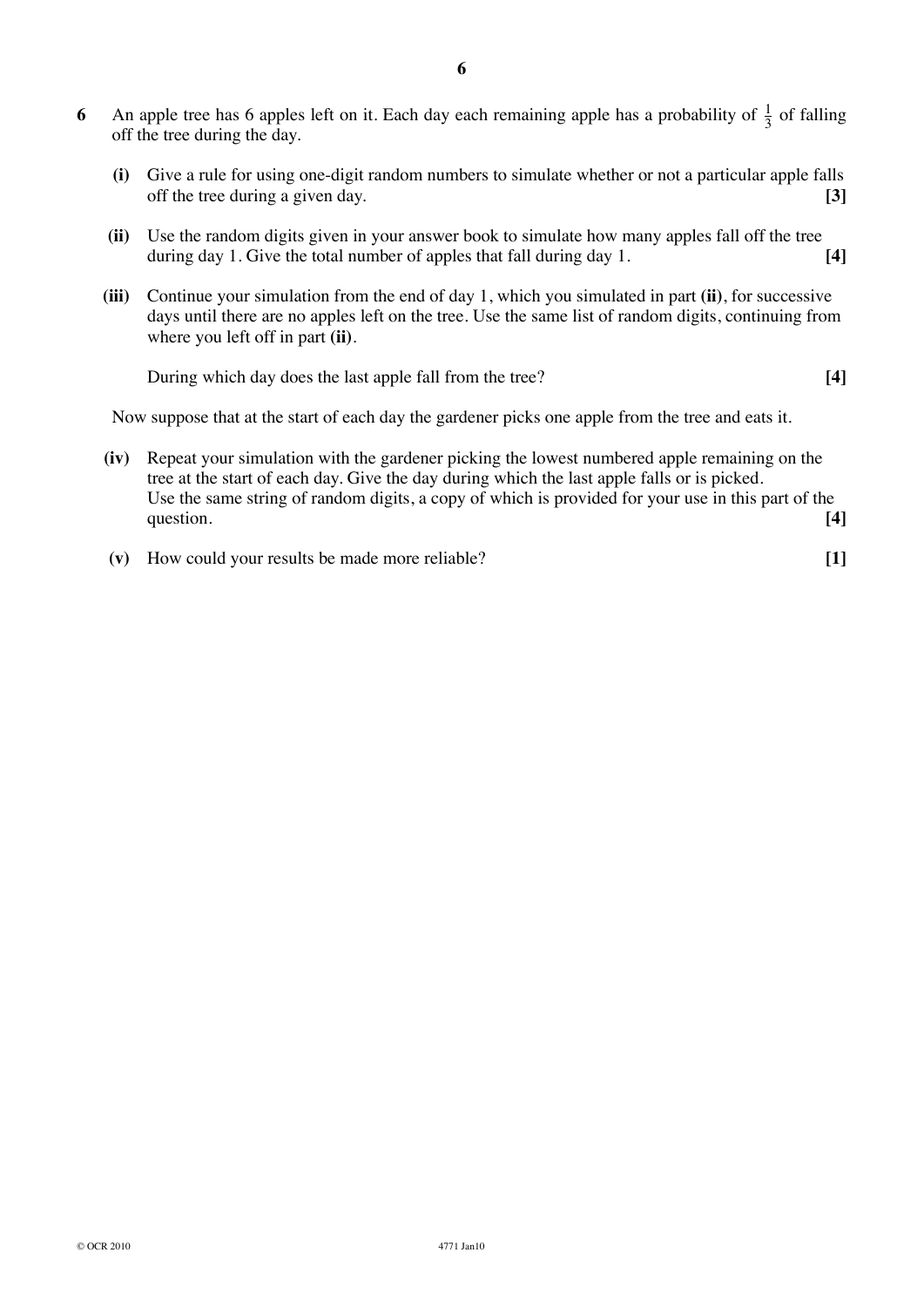# **BLANK PAGE**